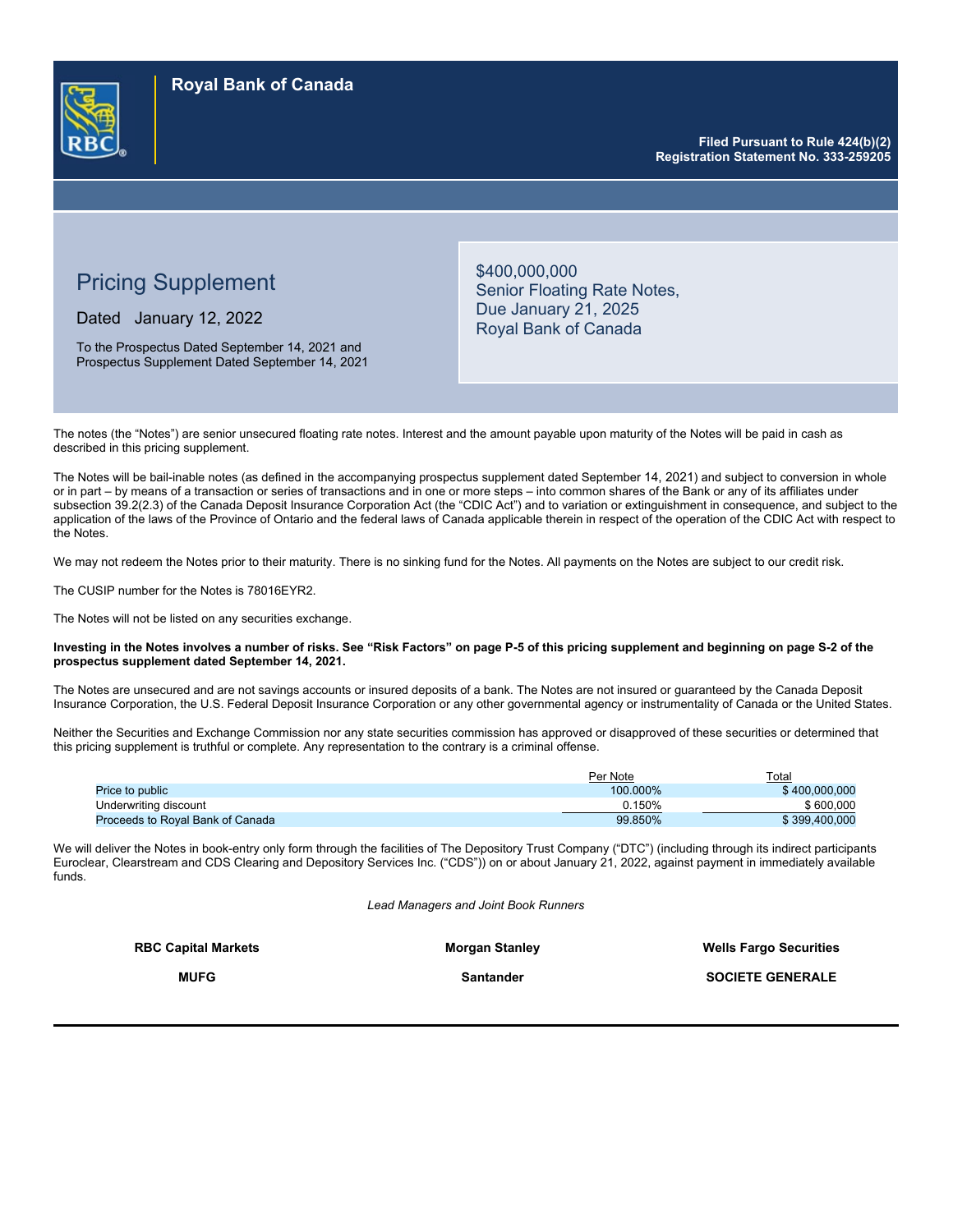# **TERMS OF THE NOTES**

We describe the basic features of the Notes in the sections of the prospectus dated September 14, 2021 called "Description of Debt Securities" and *prospectus supplement dated September 14, 2021 called "Description of the Notes We May Offer," subject to and as modified by the provisions described below.*

| Issuer:                                       | Royal Bank of Canada (the "Bank")                                                                                                                                                                                                                                                                                                                                         |
|-----------------------------------------------|---------------------------------------------------------------------------------------------------------------------------------------------------------------------------------------------------------------------------------------------------------------------------------------------------------------------------------------------------------------------------|
| Issue:                                        | Senior Global Medium-Term Notes, Series I                                                                                                                                                                                                                                                                                                                                 |
| Title of Series:                              | Senior Floating Rate Notes, due January 21, 2025                                                                                                                                                                                                                                                                                                                          |
| <b>Principal Amount:</b>                      | US \$400,000,000                                                                                                                                                                                                                                                                                                                                                          |
| Ranking:                                      | Senior                                                                                                                                                                                                                                                                                                                                                                    |
| Currency:                                     | U.S. Dollars                                                                                                                                                                                                                                                                                                                                                              |
| Interest Rate:                                | The interest rate for each period will be equal to the Base Rate plus the Spread.                                                                                                                                                                                                                                                                                         |
| Base Rate:                                    | USD Compounded SOFR Index Rate                                                                                                                                                                                                                                                                                                                                            |
| Spread:                                       | 0.440%                                                                                                                                                                                                                                                                                                                                                                    |
| <b>Minimum Denominations:</b>                 | \$2,000 and integral multiples of \$1,000 in excess thereof                                                                                                                                                                                                                                                                                                               |
| Pricing Date:                                 | January 12, 2022                                                                                                                                                                                                                                                                                                                                                          |
| <b>Issue Date:</b>                            | January 21, 2022                                                                                                                                                                                                                                                                                                                                                          |
| Maturity Date:                                | January 21, 2025                                                                                                                                                                                                                                                                                                                                                          |
| CUSIP / ISIN / Common<br>Code:                | 78016EYR2 / US78016EYR25 / 243483697                                                                                                                                                                                                                                                                                                                                      |
| Interest Payment Dates:                       | Quarterly on the 21st of each January, April, July, and October, beginning April 21, 2022, subject to the modified<br>following business day convention described below under "Payment Convention."                                                                                                                                                                       |
| Interest Period:                              | Each quarterly period from, and including, an Interest Payment Date (or, in the case of the first Interest Period,<br>January 21, 2022) to, but excluding, the next Interest Payment Date (or, in the case of the final Interest Period,<br>the Maturity Date), subject to the modified following business day convention described below under "Payment"<br>Convention." |
| <b>Record Dates for Interest</b><br>Payments: | The day immediately preceding each Interest Payment Date (or, if the Notes are held in definitive form, the<br>fifteenth calendar day preceding each Interest Payment Date, whether or not a Business Day).                                                                                                                                                               |
|                                               |                                                                                                                                                                                                                                                                                                                                                                           |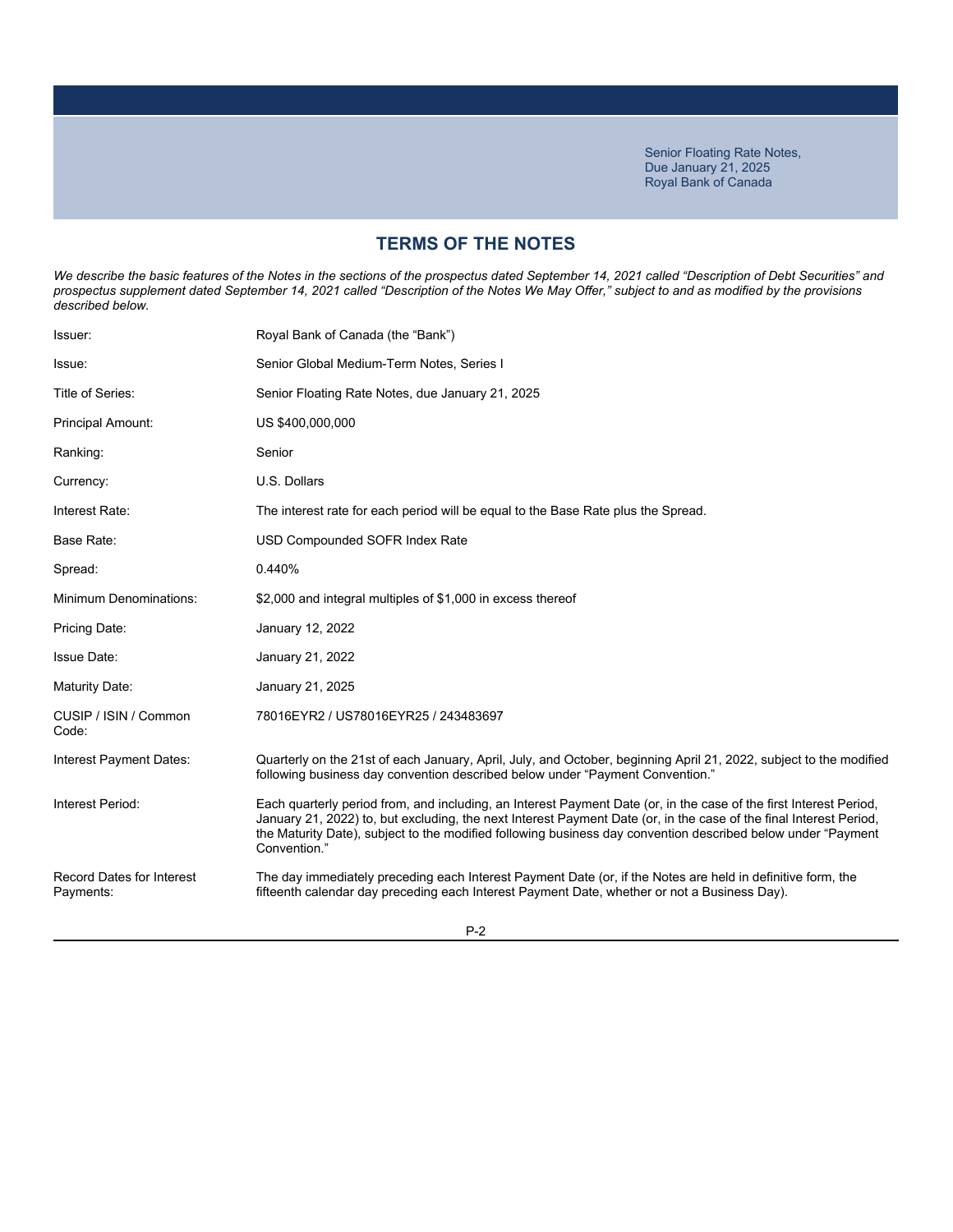| Interest Payment<br>Determination Date:           | The date two U.S. Government Securities Business Days before each Interest Payment Date.                                                                                                                                                                                                                                                                                                                                                                                                                                                                                                                                                               |
|---------------------------------------------------|--------------------------------------------------------------------------------------------------------------------------------------------------------------------------------------------------------------------------------------------------------------------------------------------------------------------------------------------------------------------------------------------------------------------------------------------------------------------------------------------------------------------------------------------------------------------------------------------------------------------------------------------------------|
| <b>Observation Period:</b>                        | In respect of each Interest Period, the period from, and including, the date two U.S. Government Securities<br>Business Days preceding the first date in such Interest Period to, but excluding, the date two U.S. Government<br>Securities Business Days preceding the Interest Payment Date (or in the final Interest Period, preceding the<br>Maturity Date).                                                                                                                                                                                                                                                                                       |
| Payment Convention:                               | If any Interest Payment Date would otherwise fall on a day that is not a business day, then the interest payment<br>date will be the next day that is a business day. However, if the next business day falls in the next calendar<br>month, then the Interest Payment Date will be advanced to the next preceding day that is a business day. If the<br>Maturity Date falls on a day that is not a business day, we will make the required payment of principal, premium, if<br>any, and interest on the next succeeding business day, and no additional interest will accrue in respect of the<br>payment made on that next succeeding business day. |
| <b>Business Day:</b>                              | Any weekday that is a U.S. Government Securities Business Day and is not a legal holiday in New York or<br>Toronto and is not a date on which banking institutions in those cities are authorized or required by law or<br>regulation to be closed.                                                                                                                                                                                                                                                                                                                                                                                                    |
| U.S. Government<br>Securities Business Day:       | Any day except for a Saturday, a Sunday or a day on which the Securities Industry and Financial Markets<br>Association recommends that the fixed income departments of its members be closed for the entire day for<br>purposes of trading in U.S. government securities.                                                                                                                                                                                                                                                                                                                                                                              |
| Day Count Convention:                             | Actual / 360                                                                                                                                                                                                                                                                                                                                                                                                                                                                                                                                                                                                                                           |
| Redemption at our Option:                         | Not applicable.                                                                                                                                                                                                                                                                                                                                                                                                                                                                                                                                                                                                                                        |
| <b>Canadian Bail-in Powers</b><br>Acknowledgment: | The Notes are bail-inable notes. See "Specific Terms of the Notes-Agreement with Respect to the Exercise of<br>Canadian Bail-in Powers".                                                                                                                                                                                                                                                                                                                                                                                                                                                                                                               |
| Repayment at Option of<br>Holder:                 | Not applicable.                                                                                                                                                                                                                                                                                                                                                                                                                                                                                                                                                                                                                                        |
| Lead Managers and Joint<br><b>Book Runners:</b>   | RBC Capital Markets, LLC, Morgan Stanley & Co. LLC, Wells Fargo Securities, LLC, MUFG Securities Americas<br>Inc., Santander Investment Securities Inc. and SG Americas Securities, LLC                                                                                                                                                                                                                                                                                                                                                                                                                                                                |
| <b>Calculation Agent:</b>                         | RBC Capital Markets, LLC                                                                                                                                                                                                                                                                                                                                                                                                                                                                                                                                                                                                                               |
| <b>Public Offering Price:</b>                     | 100.000%                                                                                                                                                                                                                                                                                                                                                                                                                                                                                                                                                                                                                                               |
| <b>Underwriting Discount:</b>                     | 0.150%                                                                                                                                                                                                                                                                                                                                                                                                                                                                                                                                                                                                                                                 |
| <b>Clearance and Settlement:</b>                  | DTC (including through its indirect participants Euroclear, Clearstream and CDS, as described under "Ownership<br>and Book-Entry Issuance" in the prospectus dated September 14, 2021).                                                                                                                                                                                                                                                                                                                                                                                                                                                                |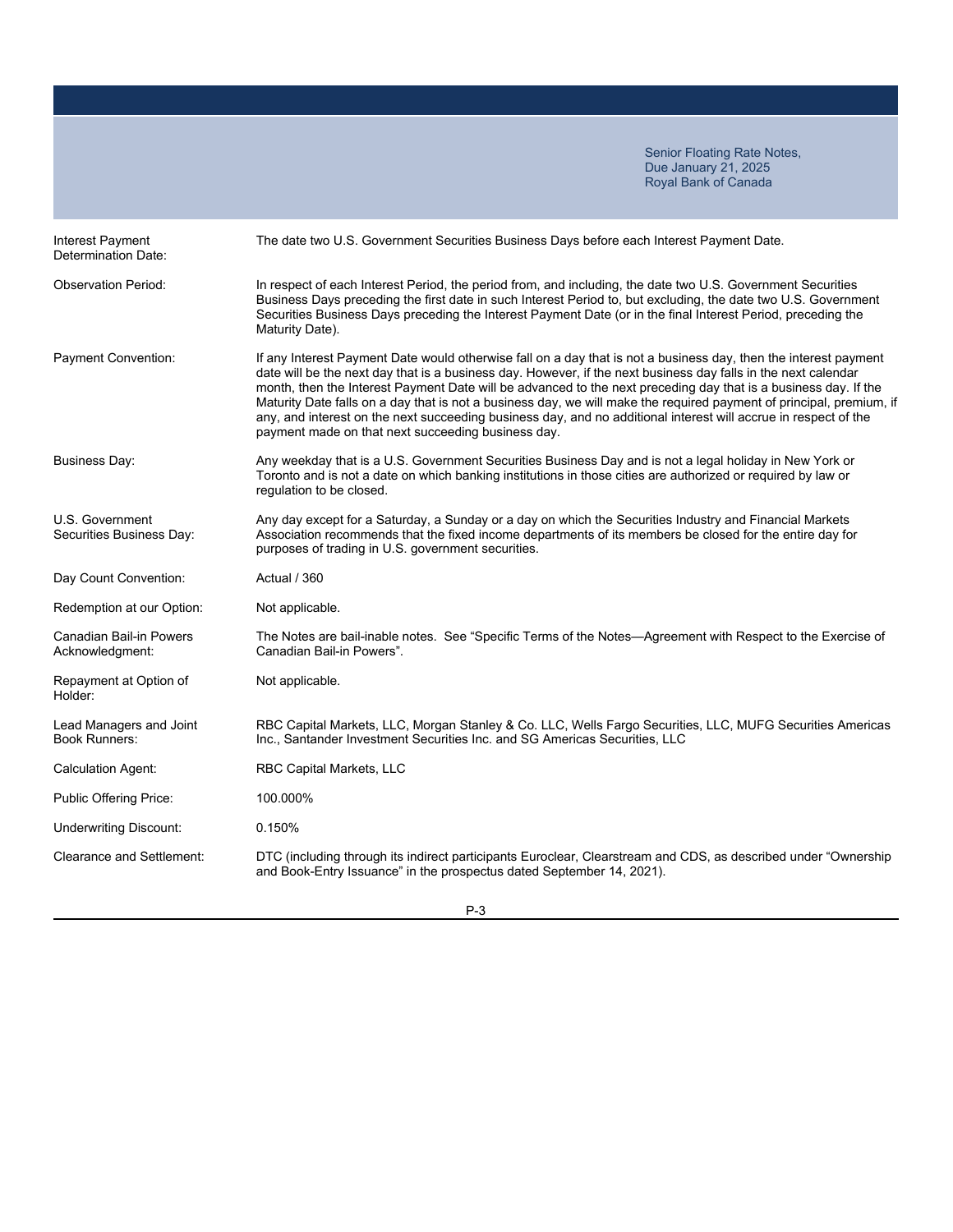Listing: The Notes will not be listed on any securities exchange or quotation system.

Terms Incorporated in the Master Note:

All of the terms appearing above on pages P-2, P-3 and P-4 under the caption "Terms of the Notes" of this pricing supplement and the terms appearing under the caption "Specific Terms of the Notes" below. The Notes are part of a series of senior debt securities of the Bank entitled "Senior Global Medium-Term Notes, Series I." The Notes will have the CUSIP No. 78016EYR2, the ISIN No. US78016EYR25 and the Common Code No. 243483697.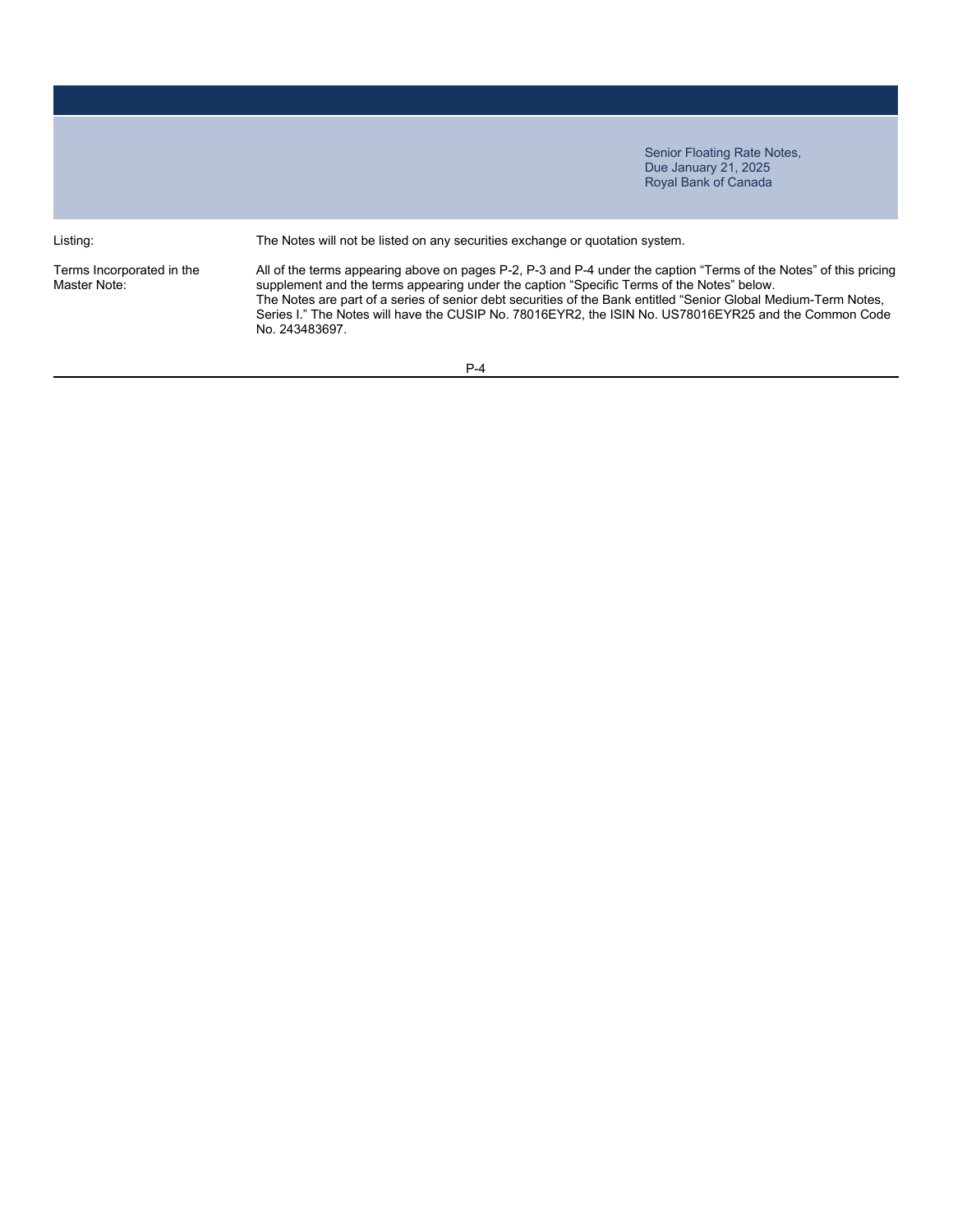# **RISK FACTORS**

*An investment in the Notes is subject to the risks described below, as well as the risks described under "Risk Factors" in the accompanying prospectus, dated September 14, 2021, and the accompanying prospectus supplement, dated September 14, 2021. The Notes are not secured debt.*  You should carefully consider whether the Notes are suited to your particular circumstances. This pricing supplement should be read together with the *accompanying prospectus, dated September 14, 2021, and the accompanying prospectus supplement, dated September 14, 2021. The information in the accompanying prospectus and the accompanying prospectus supplement is supplemented by, and to the extent inconsistent therewith replaced*  and superseded by, the information in this pricing supplement. This section describes certain significant risks relating to an investment in the *Notes. We urge you to read the following information about these risks, together with the other information in this pricing supplement and the accompanying prospectus and accompanying prospectus supplement, before investing in the Notes.*

### **Investors Are Subject to Our Credit Risk, and Market Perceptions About Our Creditworthiness May Adversely Affect the Market Value of the Notes**.

Investors are dependent on our ability to pay all amounts due on the Notes on the interest payment dates and at maturity, and, therefore, investors are subject to our credit risk and to changes in the market's view of our creditworthiness. Any decrease in the market's view on or confidence in our creditworthiness is likely to adversely affect the market value of the Notes.

### **The Market Value of the Notes May Be Influenced by Unpredictable Factors.**

The market value of your Notes may fluctuate between the date you purchase them and the Maturity Date. Several factors, many of which are beyond our control, will influence the market value of the Notes. Factors that may influence the market value of the Notes include:

- supply and demand for the Notes, including inventory positions with the underwriters or any other market-maker;
- interest rates in the market and expectations about future interest rates;
- the creditworthiness of the Bank;
- the time remaining to the maturity of the Notes; and
- economic, financial, political, regulatory or judicial events that affect financial markets generally.

### **The Notes Will Not Be Listed on Any Securities Exchange and Secondary Trading May Be Limited.**

The Notes will not be listed on any securities exchange. Therefore, there may be little or no secondary market for the Notes. The underwriters may, but are not obligated to, make a market in the Notes. Even if there is a secondary market, it may not provide enough liquidity to allow you to trade or sell the Notes easily. Because we do not expect that other broker-dealers will participate significantly in the secondary market for the Notes, the price at which you may be able to trade your Notes is likely to depend on the price, if any, at which the underwriters are willing to transact. If at any time the underwriters were not to make a market in the Notes, it is likely that there would be no secondary market for the Notes. Accordingly, you should be willing to hold your Notes to maturity.

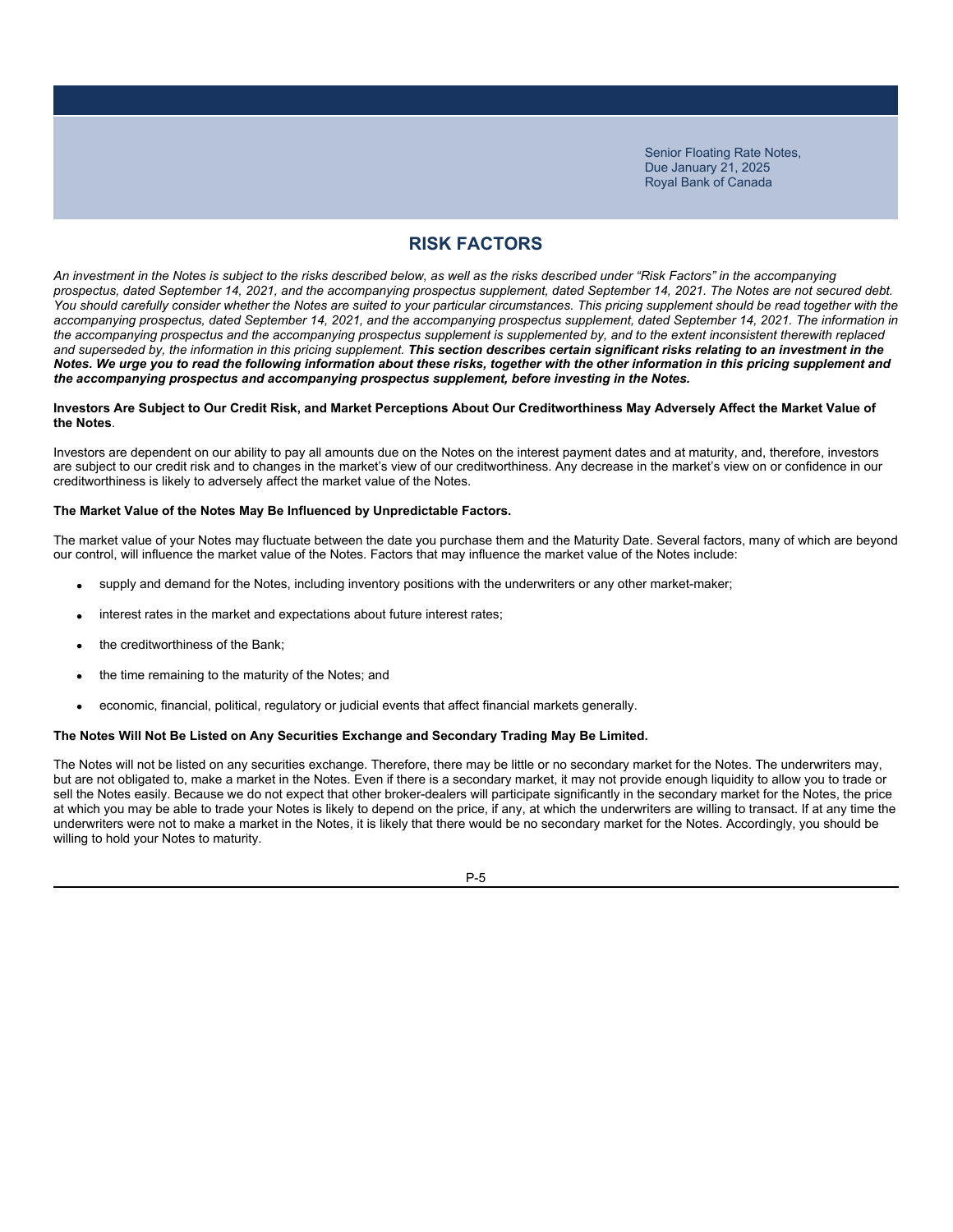### **We or Our Designee Will Make Determinations with respect to the Notes.**

We or our designee will make certain determinations with respect to the Notes as further described under the caption "Specific Terms of the Notes." In addition, if a Benchmark Transition Event and its related Benchmark Replacement Date have occurred, we or our designee will make certain determinations with respect to the Notes in our or our designee's sole discretion as further described under the section "Description of the Notes We May Offer—Interest Rates—SOFR Index Notes" in the accompanying prospectus supplement, dated September 14, 2021. Any of these determinations may adversely affect the value of the Notes, the return on the Notes and the price at which you can sell such Notes. Moreover, certain determinations may require the exercise of discretion and the making of subjective judgments, such as with respect to Compounded SOFR Index or the occurrence or non-occurrence of a Benchmark Transition Event and any Benchmark Replacement Conforming Changes. These potentially subjective determinations may adversely affect the value of the Notes, the return on the Notes and the price at which you can sell such Notes. For further information regarding these types of determinations, see "Description of the Notes We May Offer—Interest Rates—SOFR Index Notes" in the accompanying prospectus supplement, dated September 14, 2021.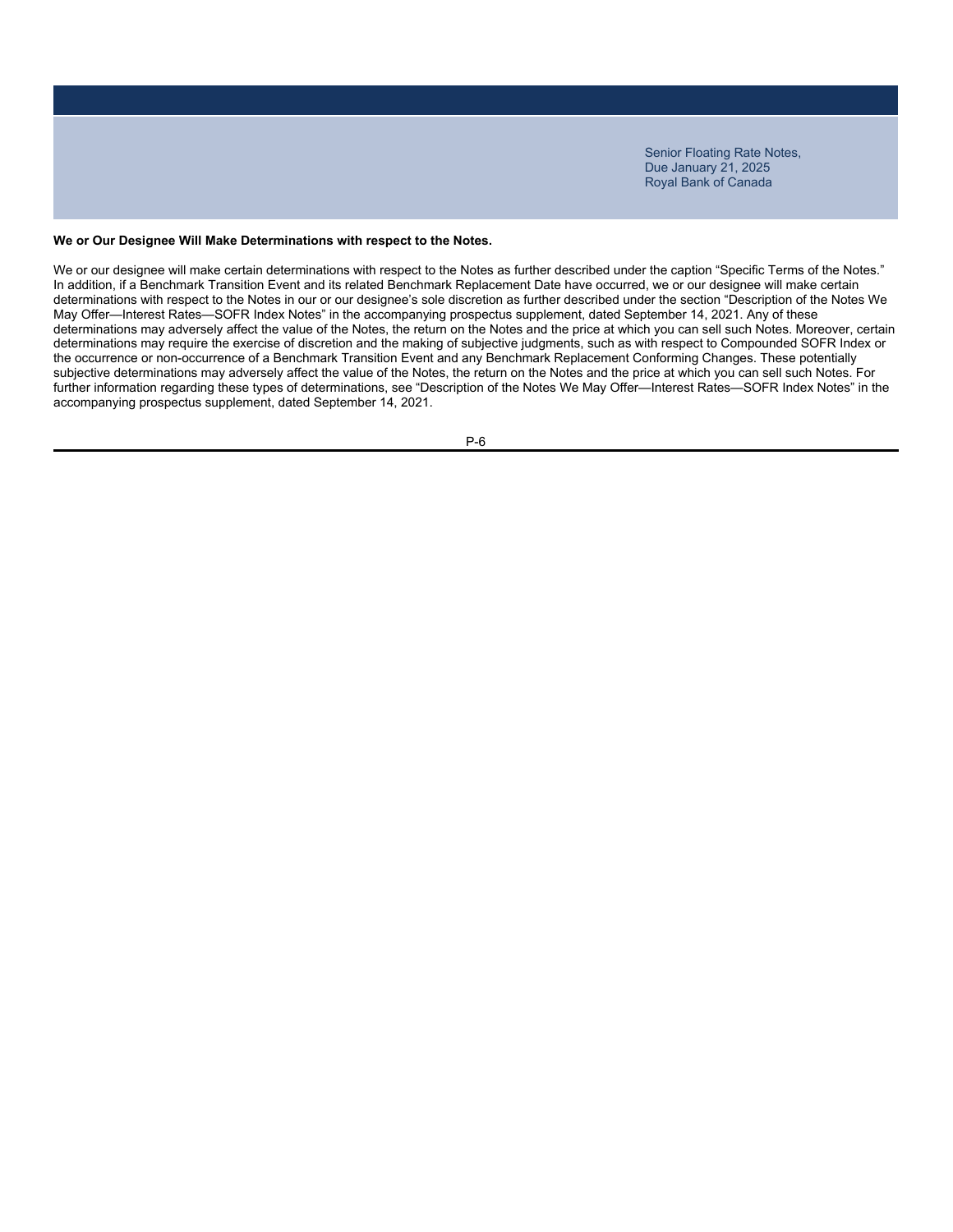### **SPECIFIC TERMS OF THE NOTES**

*Please note that in this section entitled "Specific Terms of the Notes," references to "holders" mean those who own Notes registered in their own names, on the books that we or the trustee maintain for this purpose, and not those who own beneficial interests in Notes registered in street name or*  in Notes issued in book-entry form through DTC or another depositary. Owners of beneficial interests in the Notes should read the section entitled *"Description of the Notes We May Offer—Legal Ownership" in the accompanying prospectus supplement, dated September 14, 2021, and "Ownership and Book-Entry Issuance" in the accompanying prospectus, dated September 14, 2021.*

*The Notes are part of a series of senior debt securities entitled "Senior Global Medium-Term Notes, Series I," that we may issue under our senior*  indenture, dated as of October 23, 2003, between the Bank and The Bank of New York Mellon, as successor to the corporate trust business of JPMorgan Chase Bank, N.A., as trustee, as supplemented by a first supplemental indenture, dated as of July 21, 2006, by a second supplemental indenture, dated as of February 28, 2007, and by a third supplemental indenture, dated as of September 7, 2018 and as further amended, from time *to time (the "indenture"). The Notes are described in the accompanying prospectus supplement. This pricing supplement summarizes financial and other terms that apply to the Notes. We describe terms that apply generally to all Series I Medium-Term Notes in "Description of the Notes We May Offer" in the accompanying prospectus supplement. The terms described in this pricing supplement, and should be read in conjunction with, those described in the accompanying prospectus and accompanying prospectus supplement and, if the terms described here are inconsistent with those described there, the terms described here are controlling.*

*Please note that the information about the price to the public and the net proceeds to the Bank on the front cover of this pricing supplement relates only to the initial sale of the Notes. If you have purchased the Notes in a market-making transaction after the initial sale, information about the price and date of sale to you will be provided in a separate confirmation of sale.*

In addition to the terms described on the front and inside cover of this pricing supplement, the following specific terms will apply to the Notes:

#### **Interest**

The interest rate on the Notes for each period will be equal to USD Compounded SOFR Index (as defined in the accompanying prospectus supplement dated September 14, 2021) plus a margin of 44.0 basis points. Interest will be payable quarterly in arrears on January 21, April 21, July 21 and October 21 of each year, beginning on April 21, 2022 (each, an "Interest Payment Date") and ending on the Maturity Date, subject to the modified following business day convention as described under the section "Description of the Notes We May Offer—Interest Rates—Interest Payment Dates" in the accompanying prospectus supplement dated September 14, 2021. The interest rate on the Notes will be calculated as described for SOFR Index Notes in the section "Description of the Notes We May Offer—Interest Rates—SOFR Index Notes" in the accompanying prospectus supplement, dated September 14, 2021.

#### **Defeasance**

There shall be no defeasance, full or covenant, applicable to the Notes.

#### **Payment at Maturity**

At maturity you will receive an amount equal to the principal of your Notes plus any accrued and unpaid interest.

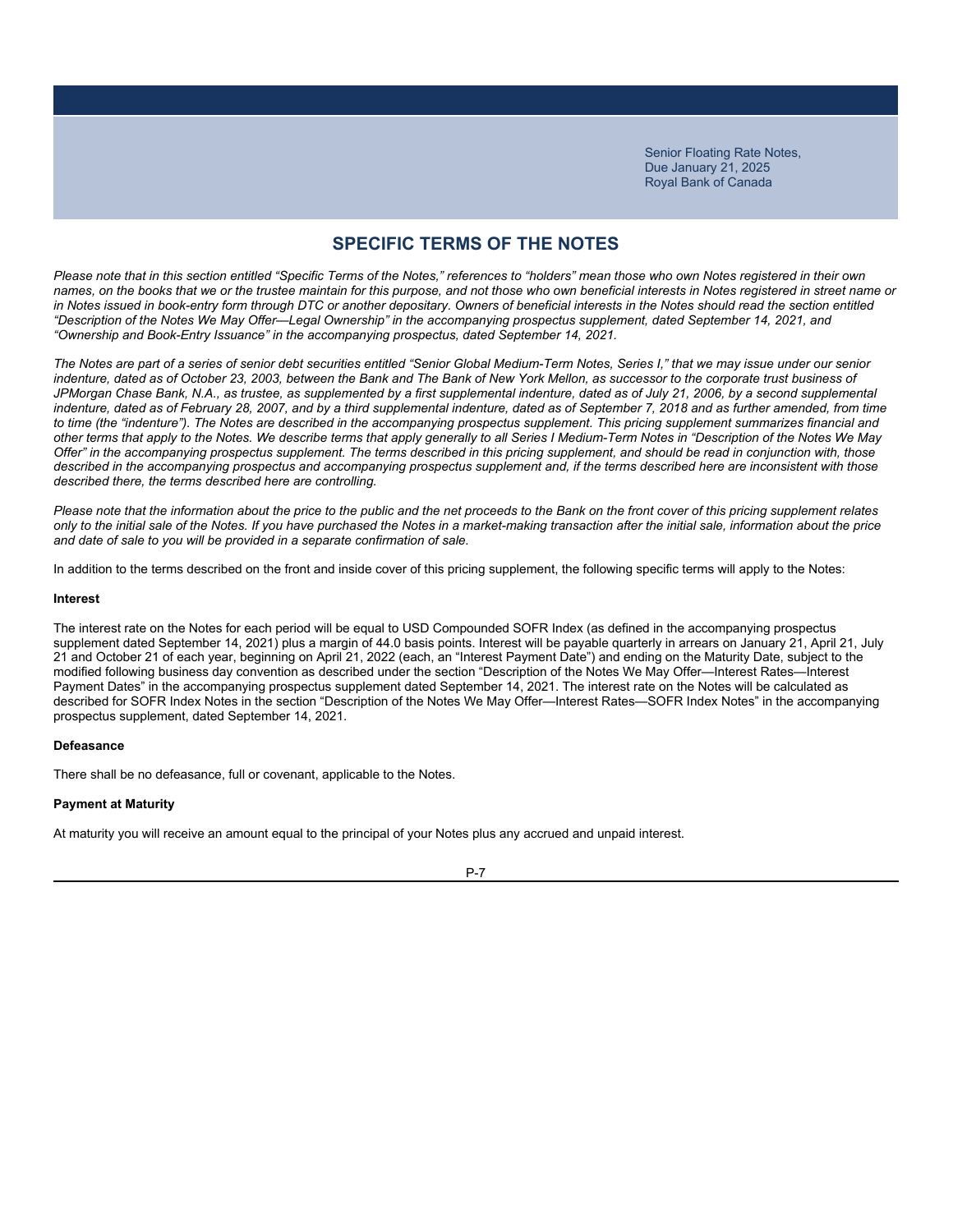#### **Manner of Payment and Delivery**

Any payment on the Notes at maturity will be made to accounts designated by you and approved by us, or at the office of the trustee in New York City, but only when the Notes are surrendered to the trustee at that office. We also may make any payment in accordance with the applicable procedures of the depositary.

#### **Calculation Agent**

Please note that RBC Capital Markets, LLC is currently serving as the calculation agent for the Notes. We may change the calculation agent for the Notes at any time without notice and RBC Capital Markets, LLC may resign as calculation agent at any time upon sixty (60) days' written notice to the Bank.

#### **Agreement with Respect to the Exercise of Canadian Bail-in Powers**

By its acquisition of an interest in any Note, each holder or beneficial owner of that Note is deemed to (i) agree to be bound, in respect of that Note, by the CDIC Act, including the conversion of that Note, in whole or in part – by means of a transaction or series of transactions and in one or more steps – into common shares of the Bank or any of its affiliates under subsection 39.2(2.3) of the CDIC Act and the variation or extinguishment of that Note in consequence, and by the application of the laws of the Province of Ontario and the federal laws of Canada applicable therein in respect of the operation of the CDIC Act with respect to that Note; (ii) attorn and submit to the jurisdiction of the courts in the Province of Ontario with respect to the CDIC Act and those laws; (iii) have represented and warranted to the Bank that the Bank has not directly or indirectly provided financing to the holder for the express purpose of investing in the Note; and (iv) acknowledge and agree that the terms referred to in paragraphs (i) and (ii), above, are binding on that holder or beneficial owner despite any provisions in the indenture or that Note, any other law that governs that Note and any other agreement, arrangement or understanding between that holder or beneficial owner and the Bank with respect to that Note.

Holders and beneficial owners of any Note will have no further rights in respect of that Note to the extent that Note is converted in a bail-in conversion, other than those provided under the bail-in regime, and by its acquisition of an interest in any Note, each holder or beneficial owner of that Note is deemed to irrevocably consent to the converted portion of the principal amount of that Note and any accrued and unpaid interest thereon being deemed paid in full by the Bank by the issuance of common shares of the Bank (or, if applicable, any of its affiliates) upon the occurrence of a bail-in conversion, which bail-in conversion will occur without any further action on the part of that holder or beneficial owner or the trustee; provided that, for the avoidance of doubt, this consent will not limit or otherwise affect any rights that holders or beneficial owners may have under the bail-in regime.

See "Description of Notes We May Offer―Special Provisions Related to Bail-inable Notes" in the accompanying prospectus supplement dated September 14, 2021 for a description of provisions applicable to the Notes as a result of Canadian bail-in powers.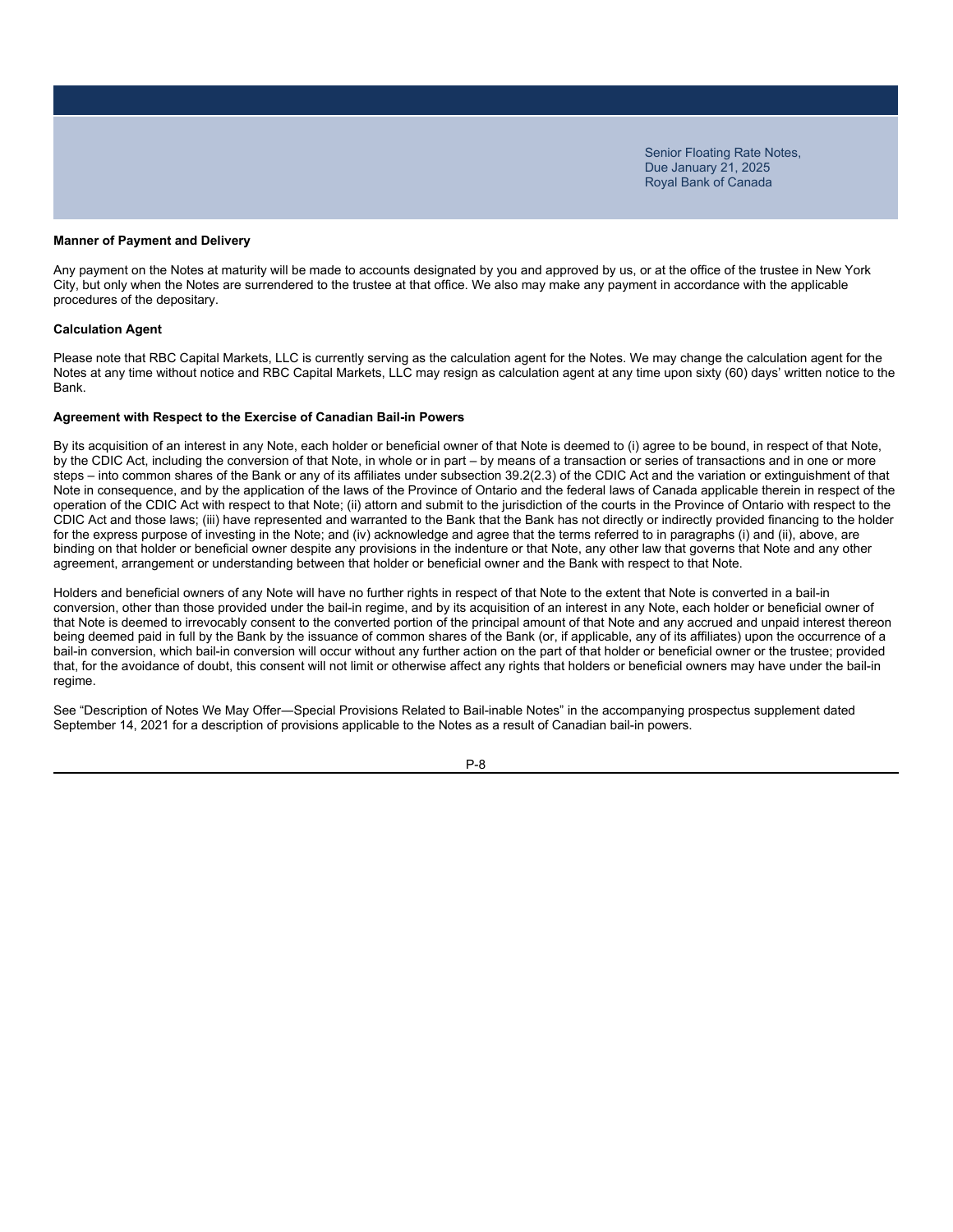### **ADDITIONAL AMOUNTS**

We will pay any amounts to be paid by us on the Notes without deduction or withholding for, or on account of, any and all present or future income, stamp and other taxes, levies, imposts, duties, charges, fees, deductions or withholdings ("taxes") now or hereafter imposed, levied, collected, withheld or assessed by or on behalf of Canada or any Canadian political subdivision or authority that has the power to tax, unless the deduction or withholding is required by law or by the interpretation or administration thereof by the relevant governmental authority. At any time a Canadian taxing jurisdiction requires us to deduct or withhold for or on account of taxes from any payment made under or in respect of the Notes, we will pay such additional amounts ("Additional Amounts") as may be necessary so that the net amounts received by each holder (including Additional Amounts), after such deduction or withholding, shall not be less than the amount the holder would have received had no such deduction or withholding been required.

However, no Additional Amounts will be payable with respect to a payment made to a holder of a Note, or of a right to receive payment in respect thereto (a "Payment Recipient"), which we refer to as an "Excluded Holder," in respect of any taxes imposed because the beneficial owner or Payment Recipient:

- (i) is someone with whom we do not deal at arm's length (within the meaning of the Income Tax Act (Canada)) at the time of making such payment;
- (ii) is subject to such taxes by reason of its being connected presently or formerly with Canada or any province or territory thereof other than by reason of the holder's activity in connection with purchasing such Note, the holding of such Note or the receipt of payments thereunder;
- (iii) is, or does not deal at arm's length with a person who is, a "specified shareholder" (as defined in subsection 18(5) of the Income Tax Act (Canada)) of the Bank;
- (iv) presents such Note for payment (where presentation is required) more than 30 days after the relevant date (except to the extent that the holder thereof would have been entitled to such Additional Amounts on presenting a Note for payment on the last day of such 30 day period); for this purpose, the "relevant date" in relation to any payments on any Note means:
	- (a) the due date for payment thereof, or
	- (b) if the full amount of the monies payable on such date has not been received by the trustee on or prior to such due date, the date on which the full amount of such monies has been received and notice to that effect is given to holders of the Notes in accordance with the indenture;
- (v) could lawfully avoid (but has not so avoided) such withholding or deduction by complying, or requiring that any agent comply with, any statutory requirements necessary to establish qualification for an exemption from withholding or by making, or requiring that any agent make, a declaration of non-residence or other similar claim for exemption to any relevant tax authority; or
- (vi) is subject to deduction or withholding on account of any tax, assessment, or other governmental charge that is imposed or withheld by reason of the application of Sections 1471 through 1474 of the United States Internal Revenue Code of 1986 (or any successor provisions) (the "Internal Revenue Code"), any regulation, pronouncement, or agreement thereunder, official interpretations thereof, or any law implementing an intergovernmental approach thereto, whether currently in effect or as published and amended from time to time.

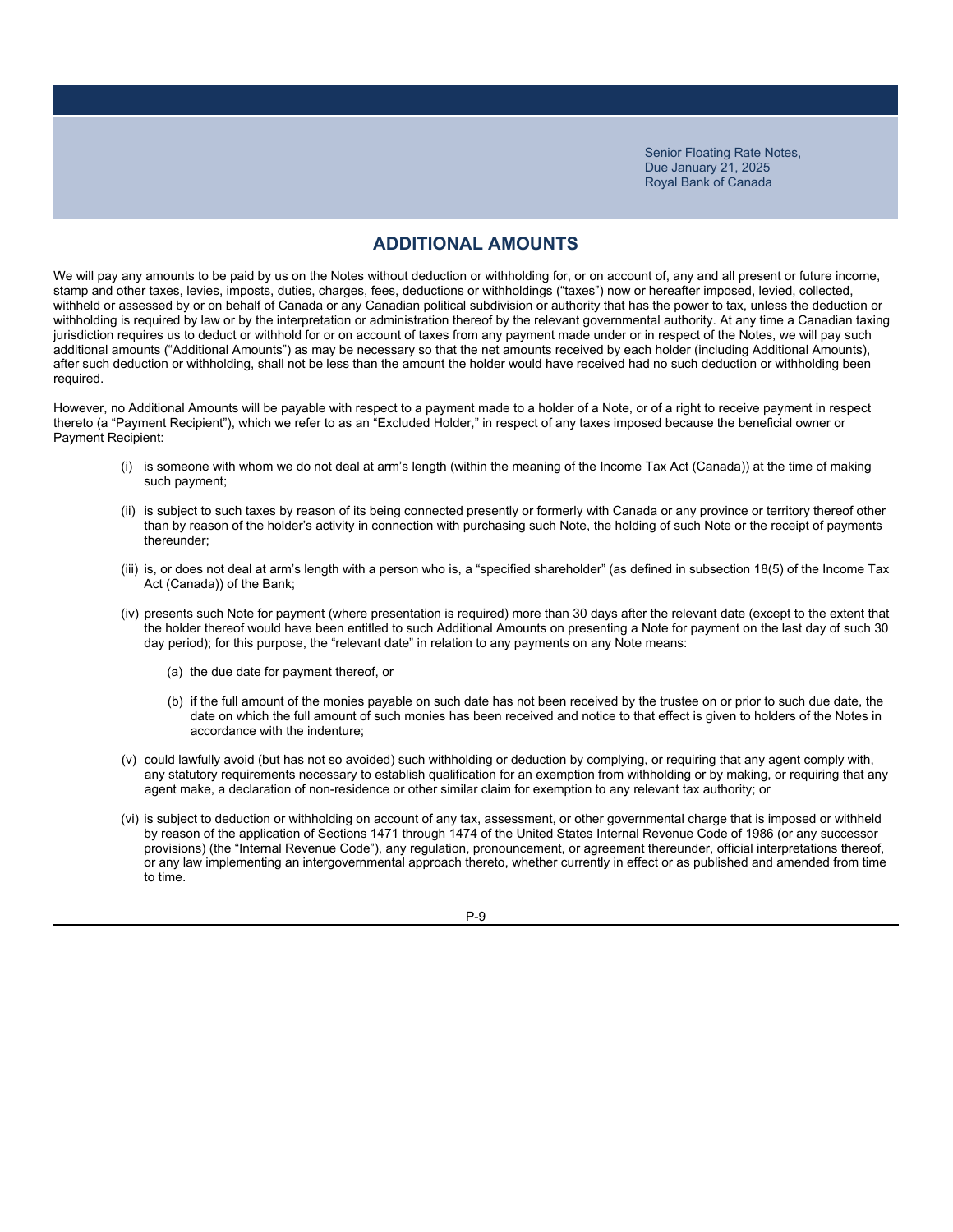For the avoidance of doubt, we will not have any obligation to pay any holders Additional Amounts on any tax which is payable otherwise than by deduction or withholding from payments made under or in respect of the Notes.

We will also make such withholding or deduction and remit the full amount deducted or withheld to the relevant authority in accordance with applicable law. We will furnish to the trustee, within 30 days after the date the payment of any taxes is due pursuant to applicable law, certified copies of tax receipts evidencing that such payment has been made or other evidence of such payment satisfactory to the trustee. We will indemnify and hold harmless each holder of Notes (other than an Excluded Holder) and upon written request reimburse each such holder for the amount of (x) any taxes so levied or imposed and paid by such holder as a result of payments made under or with respect to the Notes, and (y) any taxes levied or imposed and paid by such holder with respect to any reimbursement under (x) above, but excluding any such taxes on such holder's net income or capital.

# **U.S. FEDERAL INCOME TAX CONSIDERATIONS**

The discussion below supplements the discussion under "Tax Consequences—United States Taxation" in the accompanying prospectus, dated September 14, 2021, and is subject to the limitations and exceptions set forth therein. This discussion is only applicable to you if you are a U.S. holder (as defined in the accompanying prospectus). If you are not a U.S. holder, please consult your own tax advisor.

In the opinion of our counsel, Sullivan & Cromwell LLP, your Notes should be treated as variable rate debt instruments for United States federal income tax purposes. Under this characterization, you should include the interest payments on the Notes in ordinary income at the time you receive or accrue such payments, depending on your method of accounting for tax purposes, and recognize capital gain or loss on the sale or retirement of your Notes equal to the difference between the amount you realize on the sale or retirement, excluding any amounts attributable to accrued but unpaid interest (which should be treated as interest payments), and your tax basis in your Notes.

For a further discussion of the variable rate debt instrument rules, please see the discussion under the heading "Tax Consequences—United States Taxation—Original Issue Discount—Variable Rate Debt Securities" in the accompanying prospectus.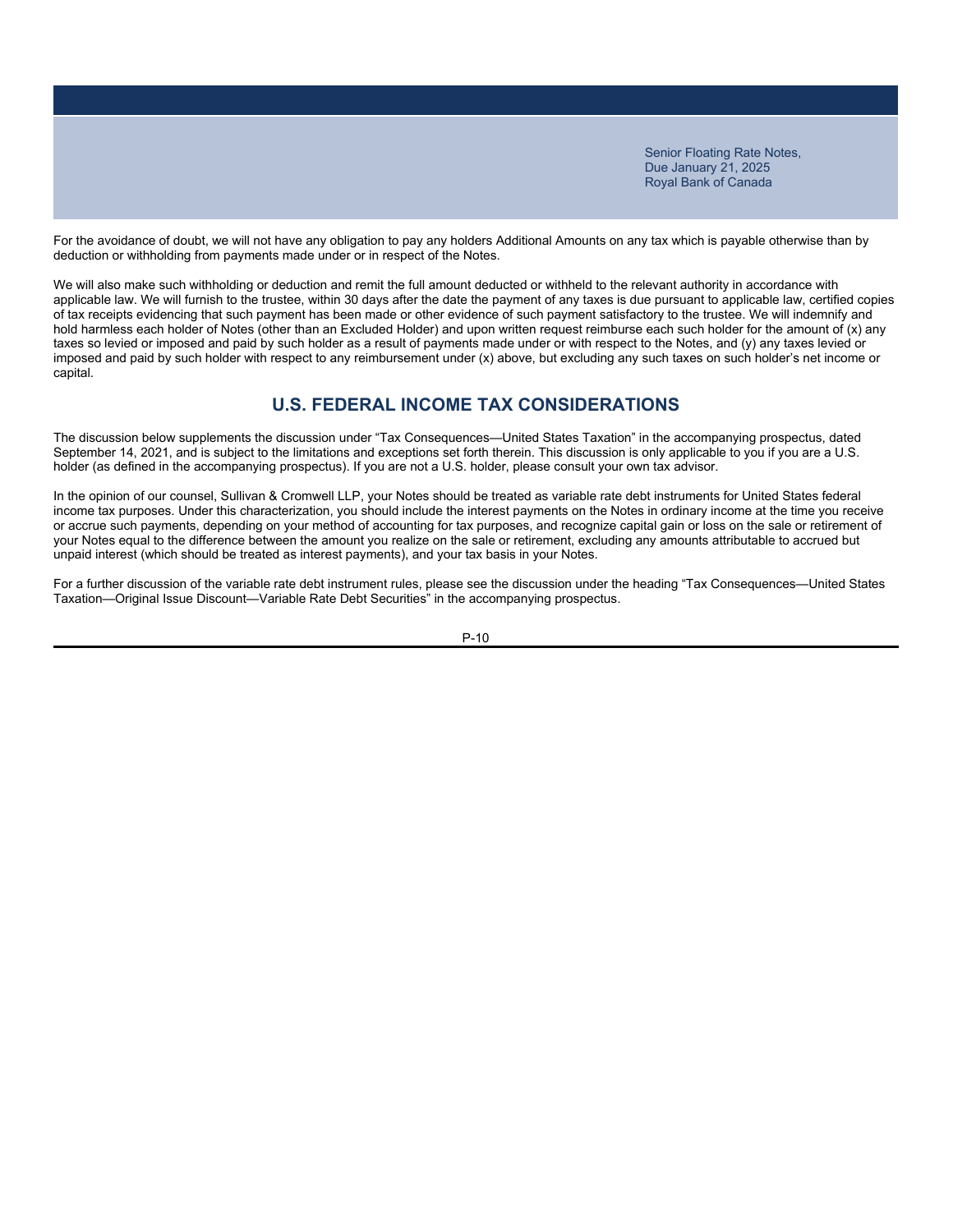# **CANADIAN FEDERAL INCOME TAX CONSIDERATIONS**

For a discussion of the Canadian federal income tax consequences of owning the Notes, please see the section "Tax Consequences— Canadian Taxation" in the accompanying prospectus, dated September 14, 2021 and the section "Certain Income Tax Consequences—Canadian Taxation" in the accompanying prospectus supplement, dated September 14, 2021.

### **BENEFIT PLAN INVESTOR CONSIDERATIONS**

A fiduciary of a pension, profit-sharing or other employee benefit plan (a "plan") subject to the Employee Retirement Income Security Act of 1974, as amended ("ERISA"), should consider the fiduciary standards of ERISA in the context of the plan's particular circumstances before authorizing an investment in the debt securities.

Any purchaser or holder of debt securities or any interest therein will be deemed to have represented (both on behalf of itself and any plan) by its purchase and holding of the debt securities that either (1) it is not a plan and is not purchasing those debt securities on behalf of or with "plan assets" of any plan or (2) the purchase and holding of the debt securities will not constitute a non-exempt prohibited transaction under ERISA or the Internal Revenue Code. In addition, any purchaser or holder of debt securities or any interest therein which is a non-ERISA arrangement will be deemed to have represented by its purchase or holding or, if applicable, exchange of the debt securities that its purchase and holding will not violate the provisions of any similar law.

For a further discussion of benefit plan investor considerations, please see the discussion under the heading "Benefit Plan Investor Considerations" in the accompanying prospectus, dated September 14, 2021.

# **CLEARANCE AND SETTLEMENT**

The Notes will settle through DTC, and its indirect participants Euroclear, Clearstream and CDS. For a description of DTC, Euroclear, Clearstream and CDS, see "Ownership and Book-Entry Issuance" in the accompanying prospectus, dated September 14, 2021.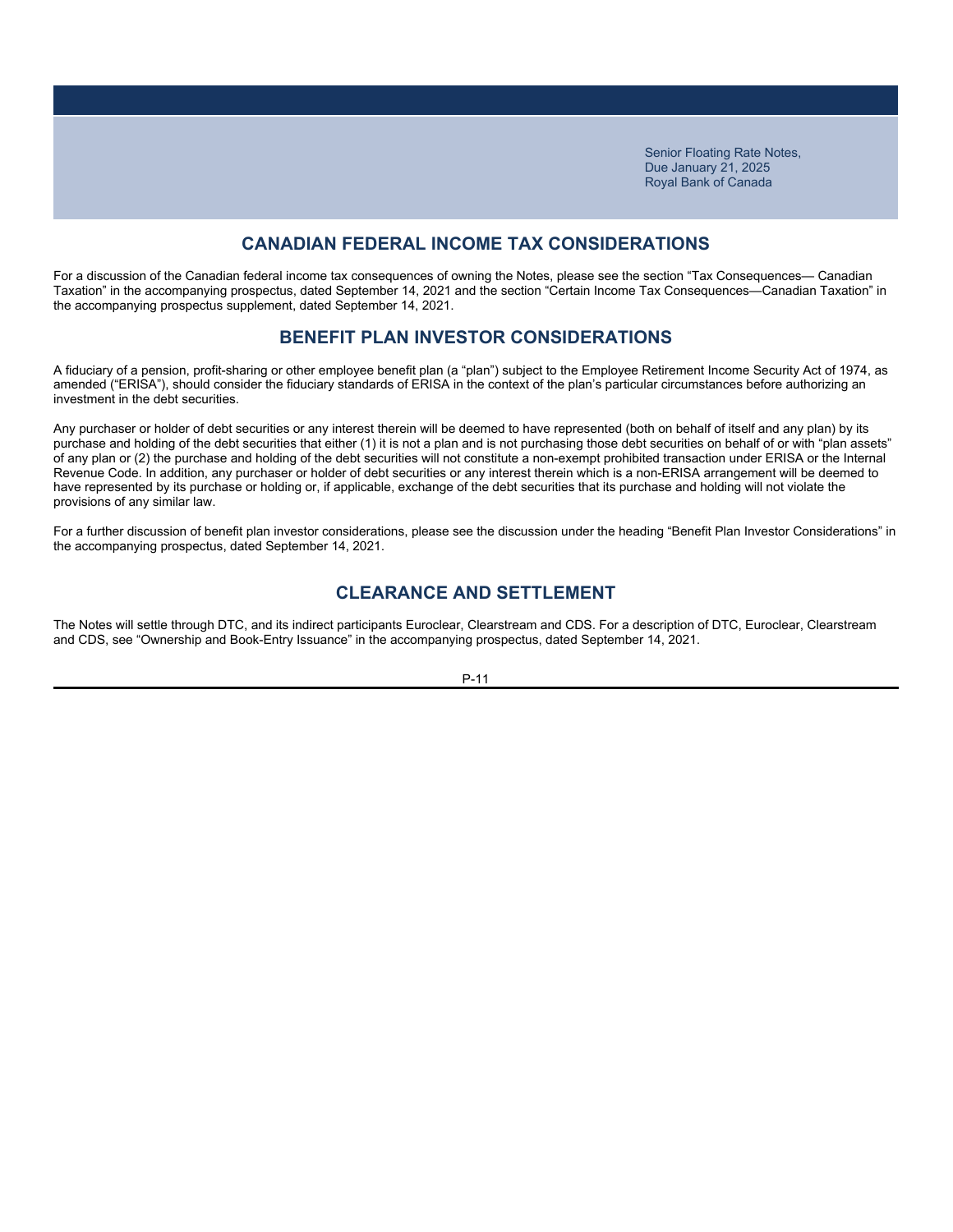### **SUPPLEMENTAL PLAN OF DISTRIBUTION (CONFLICTS OF INTEREST)**

We have entered into a terms agreement, dated January 12, 2022, with the underwriters pursuant to the Distribution Agreement, dated September 14, 2021, among us and the agents party thereto for the purchase and sale of the Notes. We have agreed to sell to each of the underwriters, and each of the underwriters has agreed to purchase from us, the principal amount of the Notes shown opposite its name at the public offering price set forth above.

| Name                                   |    | <b>Principal Amount of Notes</b> |
|----------------------------------------|----|----------------------------------|
| <b>RBC Capital Markets, LLC</b>        |    | 80,000,000                       |
| Morgan Stanley & Co. LLC.              |    | 80,000,000                       |
| Wells Fargo Securities, LLC            |    | 80,000,000                       |
| <b>MUFG Securities Americas Inc.</b>   |    | 28,000,000                       |
| Santander Investment Securities Inc.   |    | 28,000,000                       |
| <b>SG Americas Securities, LLC</b>     |    | 28,000,000                       |
| ANZ Securities, Inc.                   |    | 4,000,000                        |
| <b>BNY Mellon Capital Markets, LLC</b> |    | 4,000,000                        |
| Capital One Securities, Inc.           | S  | 4,000,000                        |
| Comerica Securities, Inc.              |    | 4,000,000                        |
| Commonwealth Bank of Australia         |    | 4,000,000                        |
| Desjardins Securities Inc.             |    | 4,000,000                        |
| Fifth Third Securities, Inc.           |    | 4,000,000                        |
| Huntington Securities, Inc.            |    | 4,000,000                        |
| KeyBanc Capital Markets Inc.           |    | 4,000,000                        |
| nabSecurities. LLC                     |    | 4,000,000                        |
| National Bank of Canada Financial Inc. |    | 4,000,000                        |
| Nomura International plc               |    | 4,000,000                        |
| Rabo Securities USA, Inc.              |    | 4,000,000                        |
| Regions Securities LLC                 |    | 4,000,000                        |
| <b>Truist Securities, Inc.</b>         |    | 4,000,000                        |
| U.S. Bancorp Investments, Inc.         |    | 4,000,000                        |
| <b>Westpac Banking Corporation</b>     |    | 4,000,000                        |
| Academy Securities, Inc.               |    | 2,000,000                        |
| CastleOak Securities, L.P.             |    | 2,000,000                        |
| <b>Great Pacific Securities</b>        | \$ | 2,000,000                        |
| R. Seelaus & Co., LLC                  | \$ | 2,000,000                        |
| Total                                  | \$ | 400.000.000                      |

Commonwealth Bank of Australia, Desjardins Securities Inc., Nomura International plc and Westpac Banking Corporation will not effect any offers or sales of any Notes in the United States unless it is through one or more U.S. registered broker-dealers as permitted by the regulations of the Financial Industry Regulatory Authority, Inc. ("FINRA").

The underwriters may sell the Notes to certain dealers at the public offering price, less a concession that will not exceed 0.100% of their principal amount. The underwriters and those dealers may resell the Notes to other dealers at a reallowance discount that will not exceed 0.050% of their principal amount. After the initial offering of the Notes, the concession and reallowance discounts on the Notes may change. The offering of the Notes by the underwriters is subject to receipt and acceptance and subject to the underwriters' right to reject any order in whole or in part.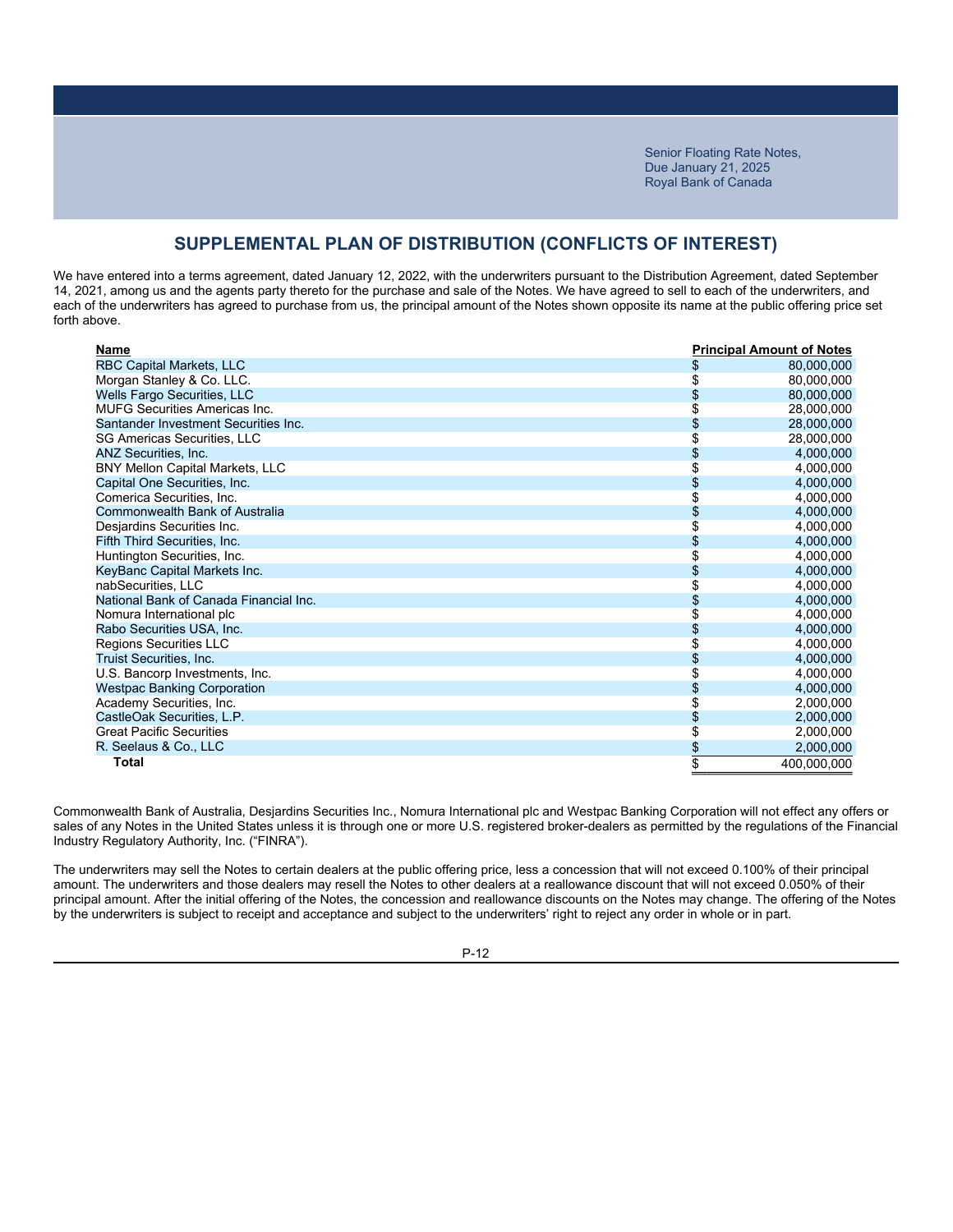We estimate that the total offering expenses for the Notes, excluding underwriting discounts and commissions, will be approximately \$39,824.

Subject to the terms and conditions of the terms agreement, the underwriters have agreed to purchase the Notes as principal, for their own account at a purchase price equal to the issue price specified on the front cover of this pricing supplement, less an underwriting discount of 0.150%. To the extent the underwriters resell Notes to a broker or dealer less a concession equal to the entire underwriting discount, such broker or dealer may be deemed to be an "underwriter" of the Notes as such term is defined in the Securities Act of 1933, as amended. The underwriters have advised us that, if they are unable to sell all the Notes at the public offering price, the underwriters propose to offer the Notes from time to time for sale in negotiated transactions or otherwise, at prices to be determined at the time of sale.

In the future, the underwriters may repurchase and resell the Notes in market-making transactions. For more information about the plan of distribution, the Distribution Agreement (of which the terms agreement forms a part) and possible market-making activities; see "Supplemental Plan of Distribution" in the accompanying prospectus supplement dated September 14, 2021.

We expect that delivery of the Notes will be made against payment therefor on January 21, 2022, which is the sixth scheduled business day following the trade date. Under Rule 15c6-1 of the Securities Exchange Act of 1934, trades in the secondary market generally are required to settle no later than two business days after the trade date, unless the parties to any such trade expressly agree otherwise at the time of the trade. Accordingly, purchasers who wish to trade Notes on any date more than two business days prior to delivery of the Notes hereunder will be required, by virtue of the fact that the Notes will initially settle in six business days (T + 6) to specify alternative settlement arrangements to prevent a failed settlement.

### **Conflicts of Interest**

RBC Capital Markets, LLC is our affiliate, and is deemed to have a conflict of interest under FINRA Rule 5121. Accordingly, the offering of the Notes will conform to the requirements of FINRA Rule 5121. The underwriters, with the exception of Commonwealth Bank of Australia, Desjardins Securities Inc., Nomura International plc and Westpac Banking Corporation, are members of FINRA. RBC Capital Markets, LLC is not permitted to sell the Notes to an account over which it exercises discretionary authority without the prior specific written approval of the account holder.

The underwriters and their respective affiliates are full service financial institutions engaged in various activities, which may include securities trading, commercial and investment banking, financial advisory, investment management, investment research, principal investment, hedging, financing and brokerage activities. Certain of the underwriters and their respective affiliates have, from time to time, performed, and may in the future perform, various financial advisory and investment banking services for the Bank, for which they received or will receive customary fees and expenses.

In the ordinary course of their various business activities, the underwriters and their respective affiliates may make or hold a broad array of investments and actively trade debt and equity securities (or related derivative securities) and financial instruments (including bank loans) for their own account and for the accounts of their customers, and such investment and securities activities may involve securities and/or instruments of the Bank. The underwriters and their respective affiliates may also make investment recommendations and/or publish or express independent research views in respect of such securities or instruments and may at any time hold, or recommend to clients that they acquire, long and/or short positions in such securities and instruments.

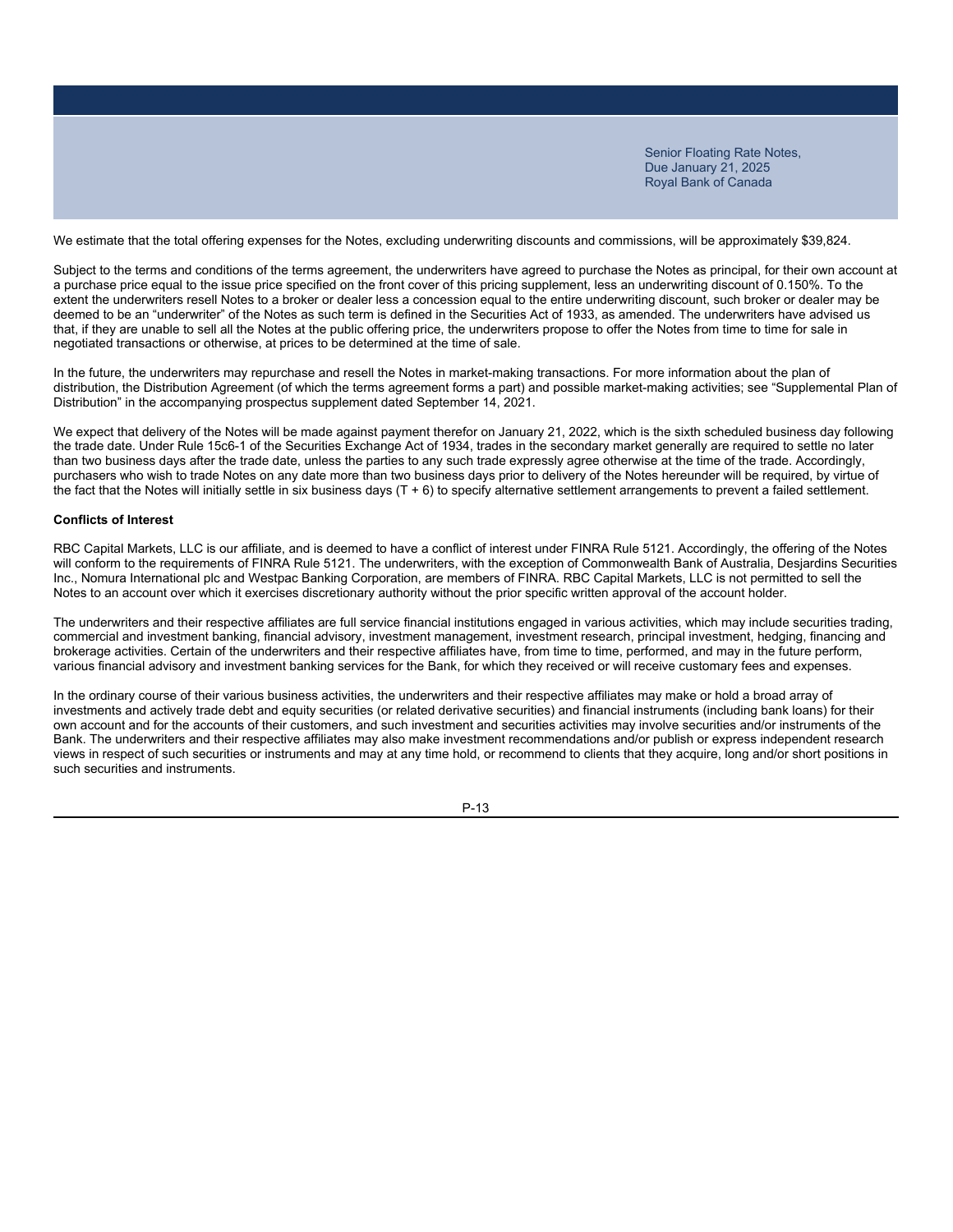### **Selling Restrictions**

*European Economic Area.* PROHIBITION OF SALES TO EEA RETAIL INVESTORS. The Notes are not intended to be offered, sold or otherwise made available to, and should not be offered, sold or otherwise made available to, any retail investor in the European Economic Area ("EEA"). For these purposes, the expression "offer" includes the communication in any form and by any means of sufficient information on the terms of the offer and the Notes to be offered so as to enable an investor to decide to purchase or subscribe the Notes, and a "retail investor" means a person who is one (or more) of: (a) a retail client, as defined in point (11) of Article 4(1) of Directive 2014/65/EU, as amended ("MiFID II"); or (b) a customer, within the meaning of Insurance Distribution Directive 2016/97/EU, as amended, where that customer would not qualify as a professional client as defined in point (10) of Article 4(1) of MiFID II; or (c) not a qualified investor as defined in Regulation (EU) 2017/1129 (the "Prospectus Regulation"). Consequently, no key information document required by Regulation (EU) No 1286/2014, as amended (the "PRIIPs Regulation") for offering or selling the Notes or otherwise making them available to retail investors in the EEA has been prepared, and therefore, offering or selling the Notes or otherwise making them available to any retail investor in the EEA may be unlawful under the PRIIPs Regulation. This pricing supplement has been prepared on the basis that any offer of Notes in any Member State of the EEA or the UK will be made pursuant to an exemption under the Prospectus Regulation from the requirement to publish a prospectus for offers of Notes. This pricing supplement is not a prospectus for the purposes of the Prospectus Regulation.

#### *United Kingdom*. PROHIBITION OF SALES TO UK RETAIL INVESTORS.

The Notes are not intended to be offered, sold or otherwise made available to, and should not be offered, sold or otherwise made available to, any retail investor in the United Kingdom ("UK"). For these purposes, a retail investor means a person who is one (or more) of: (i) a retail client, as defined in point (8) of Article 2 of Regulation (EU) No 2017/565 as it forms part of domestic law by virtue of the European Union (Withdrawal) Act 2018 (the "EUWA"); or (ii) a customer within the meaning of the provisions of the Financial Services and Markets Act 2000 (the "FSMA") and any rules or regulations made under the FSMA to implement Directive (EU) 2016/97, where that customer would not qualify as a professional client, as defined in point (8) of Article 2(1) of Regulation (EU) No 600/2014 as it forms part of domestic law by virtue of the EUWA; or (iii) not a qualified investor as defined in Article 2 of Regulation (EU) 2017/1129 as it forms part of domestic law by virtue of the EUWA (the "UK Prospectus Regulation"). Consequently no key information document required by Regulation (EU) No 1286/2014 as it forms part of domestic law by virtue of the EUWA (the "UK PRIIPs Regulation") for offering or selling the Notes or otherwise making them available to retail investors in the United Kingdom has been prepared and therefore offering or selling the Notes or otherwise making them available to any retail investor in the United Kingdom may be unlawful under the UK PRIIPs Regulation. This pricing supplement has been prepared on the basis that any offer of Notes in the UK will be made pursuant to an exemption under the UK Prospectus Regulation from the requirement to publish a prospectus for offers of Notes. This pricing supplement is not a prospectus for the purposes of the UK Prospectus Regulation.

This pricing supplement and any other material in relation to the Notes are only being distributed to, and are only directed at, persons in the UK that are qualified investors within the meaning of Article 2(1)(e) of the UK Prospectus Regulation that also (i) have professional experience in matters relating to investments falling within Article 19(5) of the Financial Services and Markets Act 2000 (Financial Promotion) Order 2005, as amended (the "Order"), (ii) who fall within Article 49(2)(a) to (d) of the Order or (iii) to whom it may otherwise lawfully be communicated (all such persons together being referred to as "relevant persons"). The Notes are only available to, and any invitation, offer or agreement to purchase or otherwise acquire such Notes will be engaged in only with, relevant persons. This pricing supplement and its contents should not be distributed, published or reproduced (in whole or in part) or disclosed by recipients to any other person in the UK. Any person in the UK that is not a relevant person should not act or rely on this pricing supplement or any of its contents.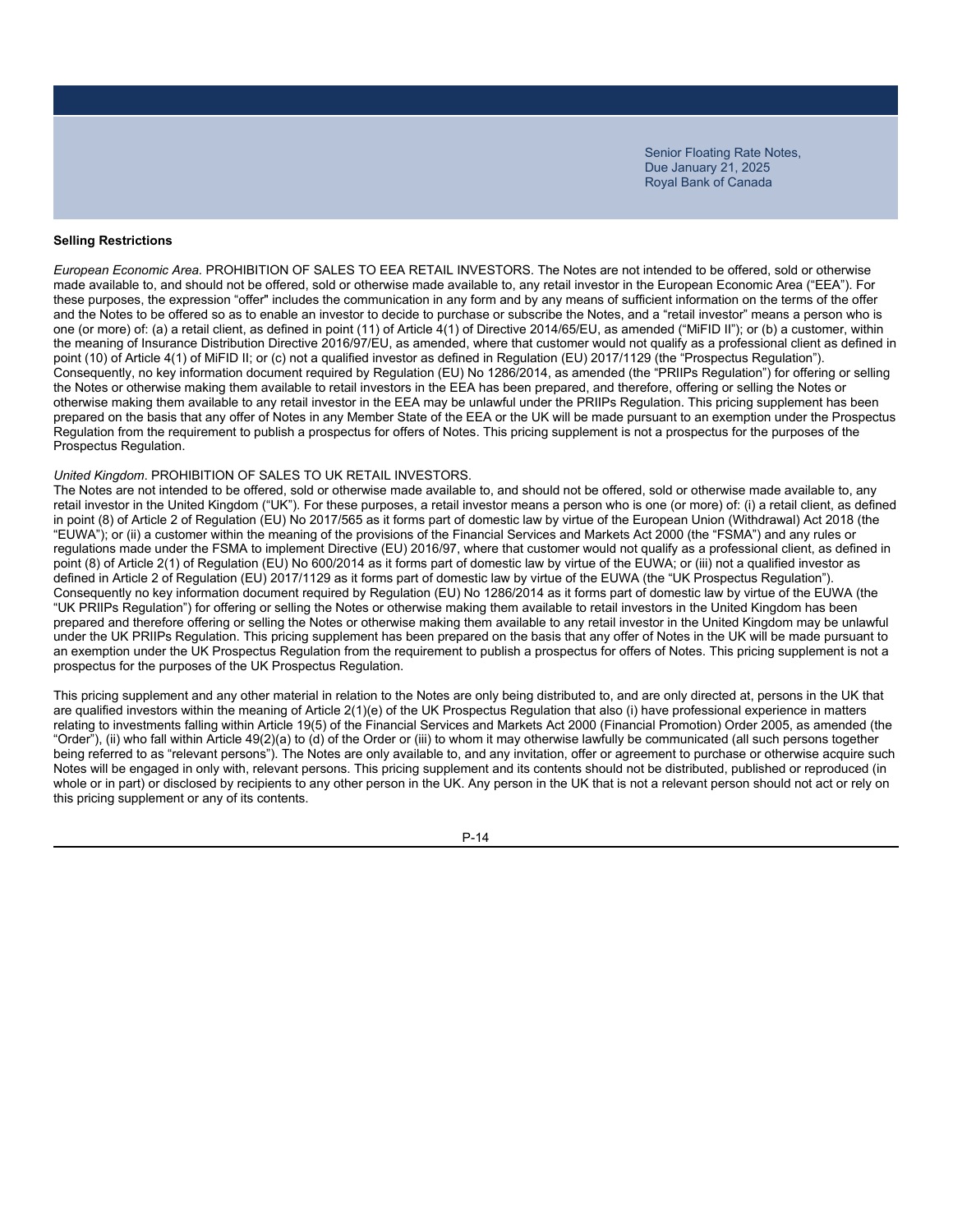*Hong Kong*. The Notes may not be offered or sold in Hong Kong by means of any document other than (a) in circumstances which do not constitute an offer to the public within the meaning of the Companies (Winding Up and Miscellaneous Provisions) Ordinance (Cap. 32 of the Laws of Hong Kong) ("Companies (Winding Up and Miscellaneous Provisions) Ordinance") or which do not constitute an invitation to the public within the meaning of the Securities and Futures Ordinance (Cap. 571 of the Laws of Hong Kong) ("Securities and Futures Ordinance"), or (b) to "professional investors" as defined in the Securities and Futures Ordinance and any rules made thereunder, or (c) in other circumstances which do not result in the document being a "prospectus" as defined in the Companies (Winding Up and Miscellaneous Provisions) Ordinance, and no advertisement, invitation or document relating to the Notes may be issued or may be in the possession of any person for the purpose of issue (in each case whether in Hong Kong or elsewhere), which is directed at, or the contents of which are likely to be accessed or read by, the public in Hong Kong (except if permitted to do so under the securities laws of Hong Kong) other than with respect to Notes which are or are intended to be disposed of only to persons outside Hong Kong or only to "professional investors" in Hong Kong as defined in the Securities and Futures Ordinance and any rules made thereunder.

*Singapore*. This pricing supplement and the accompanying prospectus and prospectus supplement have not been registered as a prospectus with the Monetary Authority of Singapore. Accordingly, this pricing supplement, the accompanying prospectus and prospectus supplement and any other document or material in connection with the offer or sale, or invitation for subscription or purchase, of the Notes may not be circulated or distributed, nor may the Notes be offered or sold, or be made the subject of an invitation for subscription or purchase, whether directly or indirectly, to persons in Singapore other than (a) to an institutional investor (as defined in Section 4A of the Securities and Futures Act, Chapter 289 of Singapore (the "SFA")) under Section 274 of the SFA, (b) to a relevant person (as defined in Section 275(2) of the SFA) pursuant to Section 275(1) of the SFA, or any person pursuant to Section 275(1A) of the SFA, and in accordance with the conditions specified in Section 275 of the SFA or (c) otherwise pursuant to, and in accordance with the conditions of, any other applicable provision of the SFA, in each case subject to conditions set forth in the SFA.

Where the Notes are subscribed or purchased under Section 275 of the SFA by a relevant person which is (a) a corporation (which is not an accredited investor (as defined in Section 4A of the SFA)) the sole business of which is to hold investments and the entire share capital of which is owned by one or more individuals, each of whom is an accredited investor, or (b) a trust (where the trustee is not an accredited investor) whose sole purpose is to hold investments and each beneficiary of the trust is an individual who is an accredited investor, the securities (as defined in Section 239(1) of the SFA) of that corporation shall not be transferable for six months after that corporation has acquired the Notes under Section 275 of the SFA except: (1) to an institutional investor under Section 274 of the SFA or to a relevant person (as defined in Section 275(2) of the SFA), (2) where such transfer arises from an offer in that corporation's securities pursuant to Section 275(1A) or Section 276(4)(i)(B) of the SFA, (3) where no consideration is or will be given for the transfer, (4) where the transfer is by operation of law, (5) as specified in Section 276(7) of the SFA, or (6) as specified in Regulation 32 of the Securities and Futures (Offers of Investments) (Shares and Debentures) Regulations 2005 of Singapore.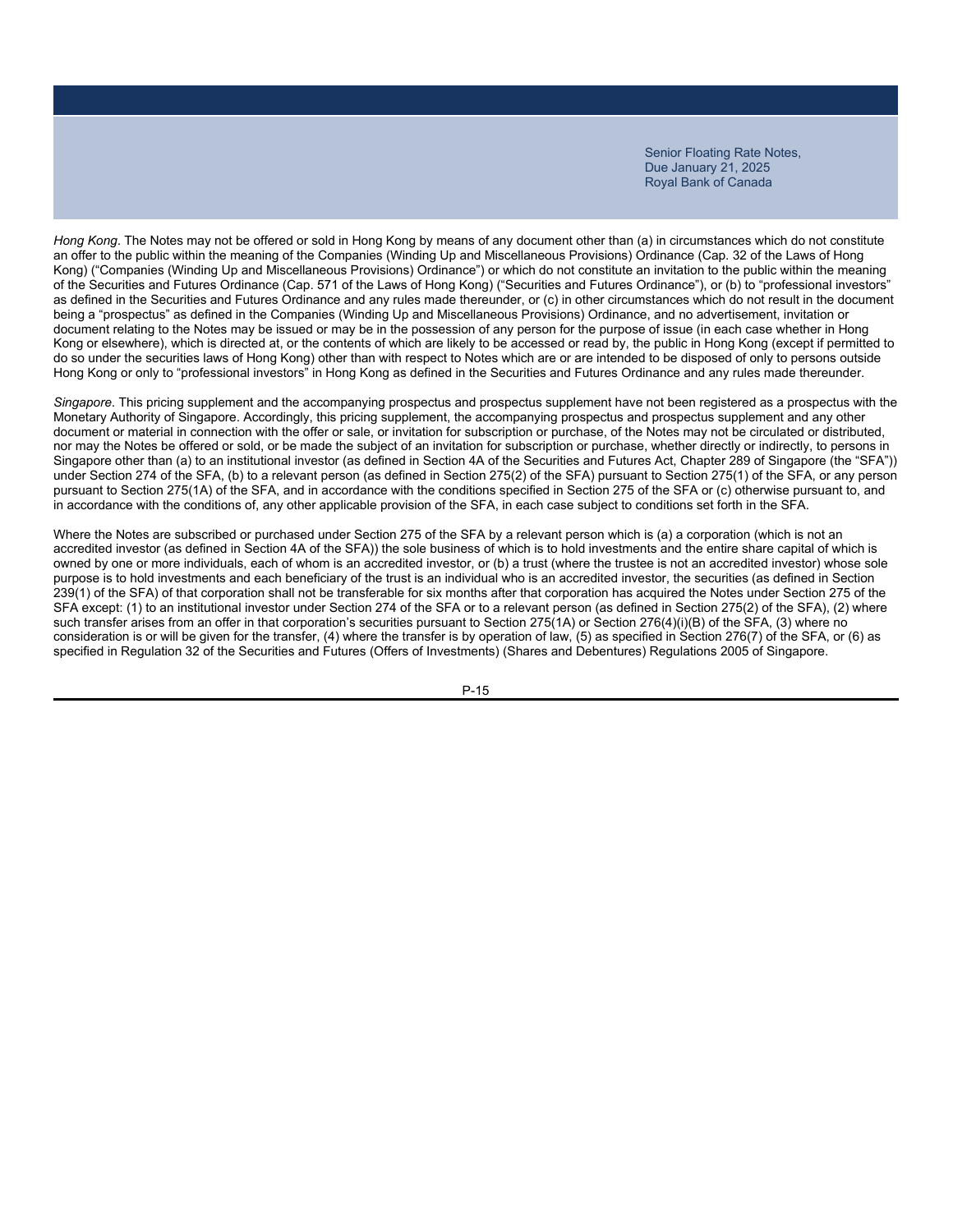Notification under Section 309B(1)(c) of the SFA. The Bank has determined that the Notes are (a) prescribed capital markets products (as defined in the Securities and Futures (Capital Markets Products) Regulations 2018) and (b) Excluded Investment Products (as defined in MAS Notice SFA 04- N12: Notice on the Sale of Investment Products and MAS Notice FAA-N16: Notice on Recommendations on Investment Products).

*Switzerland.* The Notes are not offered, sold or advertised, directly or indirectly, in, into or from Switzerland on the basis of a public offering and will not be listed on the SIX Swiss Exchange or any other offering or regulated trading facility in Switzerland. Accordingly, neither this pricing supplement, the accompanying prospectus and prospectus supplement nor other marketing material constitute a prospectus as defined in article 652a or article 1156 of the Swiss Code of Obligations or a listing prospectus as defined in article 32 of the Listing Rules of the SIX Swiss Exchange or any other regulated trading facility in Switzerland. Any resales of the Notes may only be undertaken on a private basis to selected individual investors in compliance with Swiss law. This pricing supplement, the accompanying prospectus or prospectus supplement may not be copied, reproduced, distributed or passed on to others or otherwise made available in Switzerland without our prior written consent. By accepting this pricing supplement, the accompanying prospectus or prospectus supplement or by subscribing to the notes, investors are deemed to have acknowledged and agreed to abide by these restrictions.

Japan. The Notes have not been and will not be registered pursuant to Article 4, Paragraph 1 of the Financial Instruments and Exchange Act. Accordingly, none of the Notes nor any interest therein may be offered or sold, directly or indirectly, in Japan or to, or for the benefit of, any "resident" of Japan (which term as used herein means any person resident in Japan, including any corporation or other entity organized under the laws of Japan), or to others for re-offering or resale, directly or indirectly, in Japan or to or for the benefit of a resident of Japan, except pursuant to an exemption from the registration requirements of, and otherwise in compliance with, the Financial Instruments and Exchange Act and any other applicable laws, regulations and ministerial guidelines of Japan in effect at the relevant time.

*Canada*. Sales into Canada are permitted.